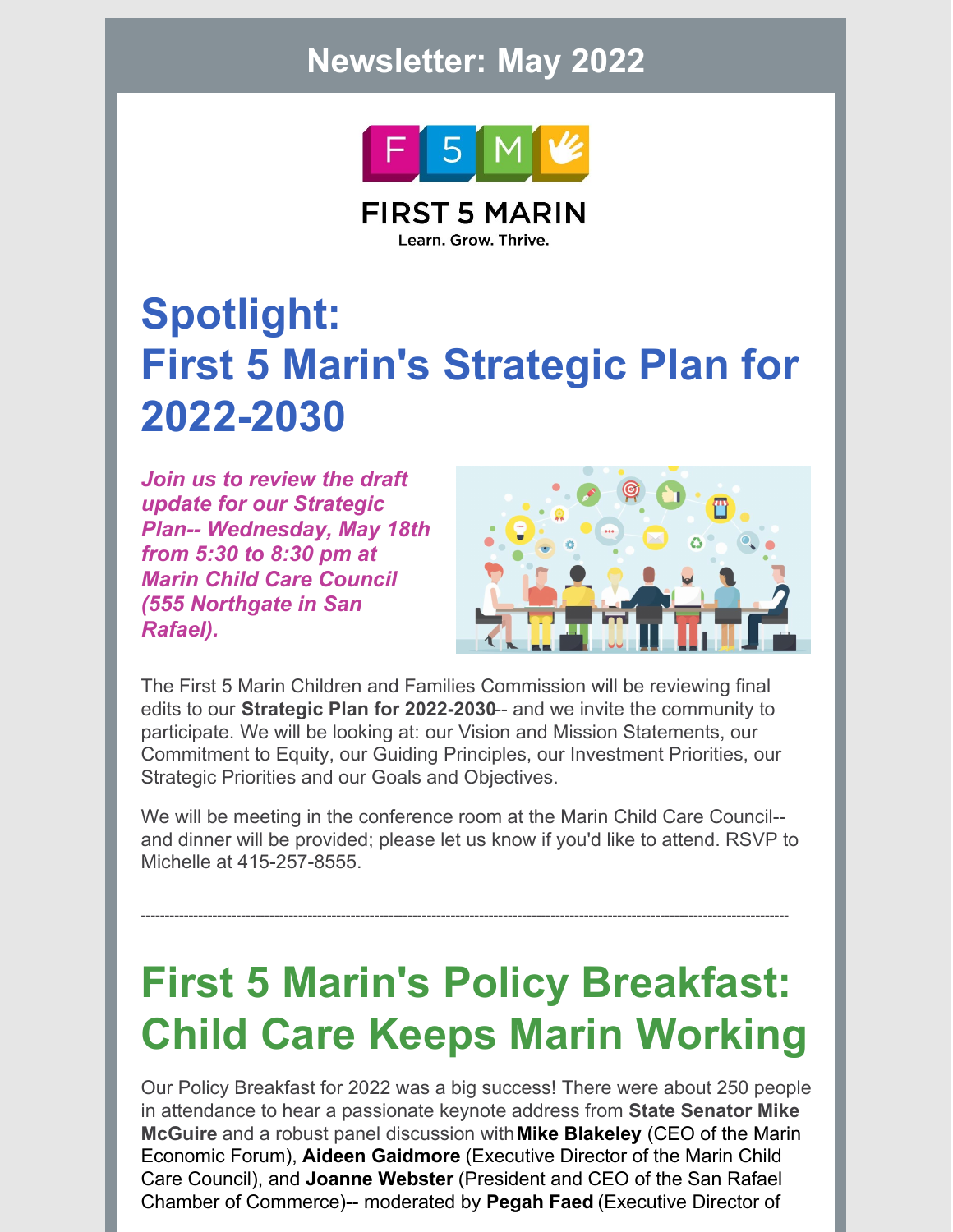First 5 Marin).

**GET THE VIDEO!** Did you miss the breakfast but would like to watch the video? You'll find the link on First 5 Marin's YouTube channel **[HERE](https://www.youtube.com/watch?v=-5huLmjYT2I).**



**JOIN US for First 5 Marin's MAY COMMISSION MEETING-- Wednesday, May 18th from 5:30 to 8:30 pm. We will be meeting at the offices of Marin Child Care Council, 555 Northgate in San Rafael. On the agenda: Q3 Financials for FY 2021-22, Budget preview FY 2022-23, Strategic Plan update + Implementation Plan, Summer Tote Bag funding, and new commissioner [recommendation.](mailto:Michelle@First5Marin.org)**

## **DESKTOP: What We're Reading**

Take a look at some of the recent articles about important issues related to children and families:

#### **NPR:**

**The Case for [Revolutionizing](https://www.npr.org/sections/money/2022/05/17/1098524454/the-case-for-revolutionizing-child-care-in-america) Child Care**

A new book argues that greater public support for parents is critical for the brain development of America's kids.

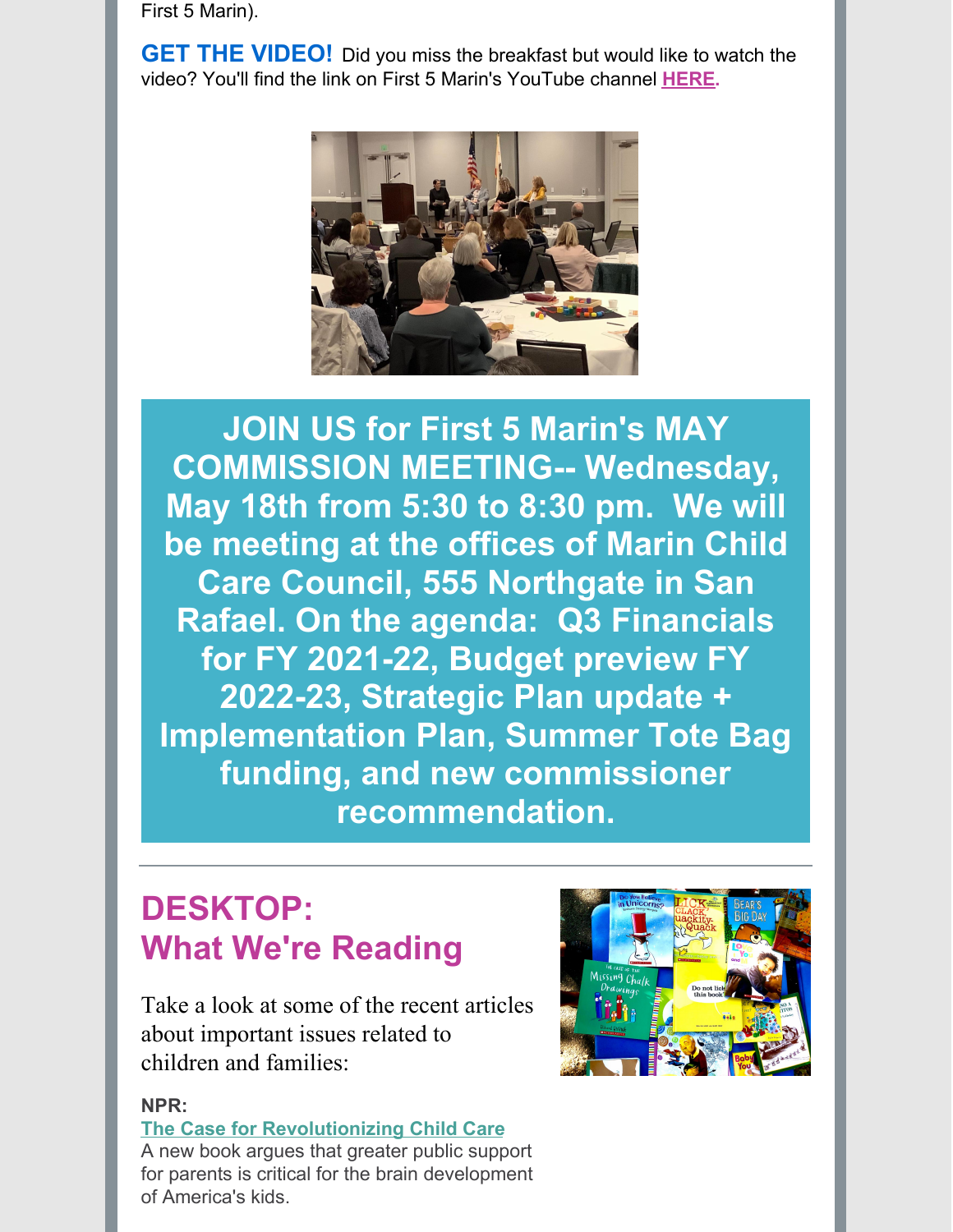#### **Yahoo [Finance](https://finance.yahoo.com/news/baby-formula-shortage-prompts-house-to-address-ongoing-crisis-204501648.html):**

**What's being done to address the baby formula [shortage](https://finance.yahoo.com/news/baby-formula-shortage-prompts-house-to-address-ongoing-crisis-204501648.html)**

The U.S. is [experiencing](https://finance.yahoo.com/news/baby-formula-shortage-prompts-house-to-address-ongoing-crisis-204501648.html) a shortage of baby formula. The real turning point came in mid-February...

#### **The [Washington](https://www.washingtonpost.com/health/2022/04/29/covid-shots-children-under-5/) Post**:

#### **[Vaccines](https://www.washingtonpost.com/health/2022/04/29/covid-shots-children-under-5/) for young kids could be available in June, FDA official says**

A top FDA official said at least one of the two [coronavirus](https://www.washingtonpost.com/health/2022/04/29/covid-shots-children-under-5/) vaccines for younger children could become available as soon as June.

### **[CNN](https://www.cnn.com/2022/04/29/health/covid-vaccine-kids-under-5-timeline/index.html)**:

**How soon [Covid-19](https://www.cnn.com/2022/04/29/health/covid-vaccine-kids-under-5-timeline/index.html) shots for younger kids could come and what parents need to know now**

Covid-19 vaccines could be [authorized](https://www.cnn.com/2022/04/29/health/covid-vaccine-kids-under-5-timeline/index.html) for the United States' youngest children as early as June, according to the US Food and Drug Administration.

#### **Motherly:**

**CDC and AAP changed [developmental](https://www.mother.ly/health-wellness/cdc-aap-developmental-milestones/) milestone guidelines for the first time in decades**

Here's what parents need to know.

**\*\*\*** FOLLOW **First 5 Marin** on Facebook! **[CLICK](https://www.facebook.com/First5Marin) HERE.**



**Marin Communications Forum: Immigrant**

**Heritage Month**